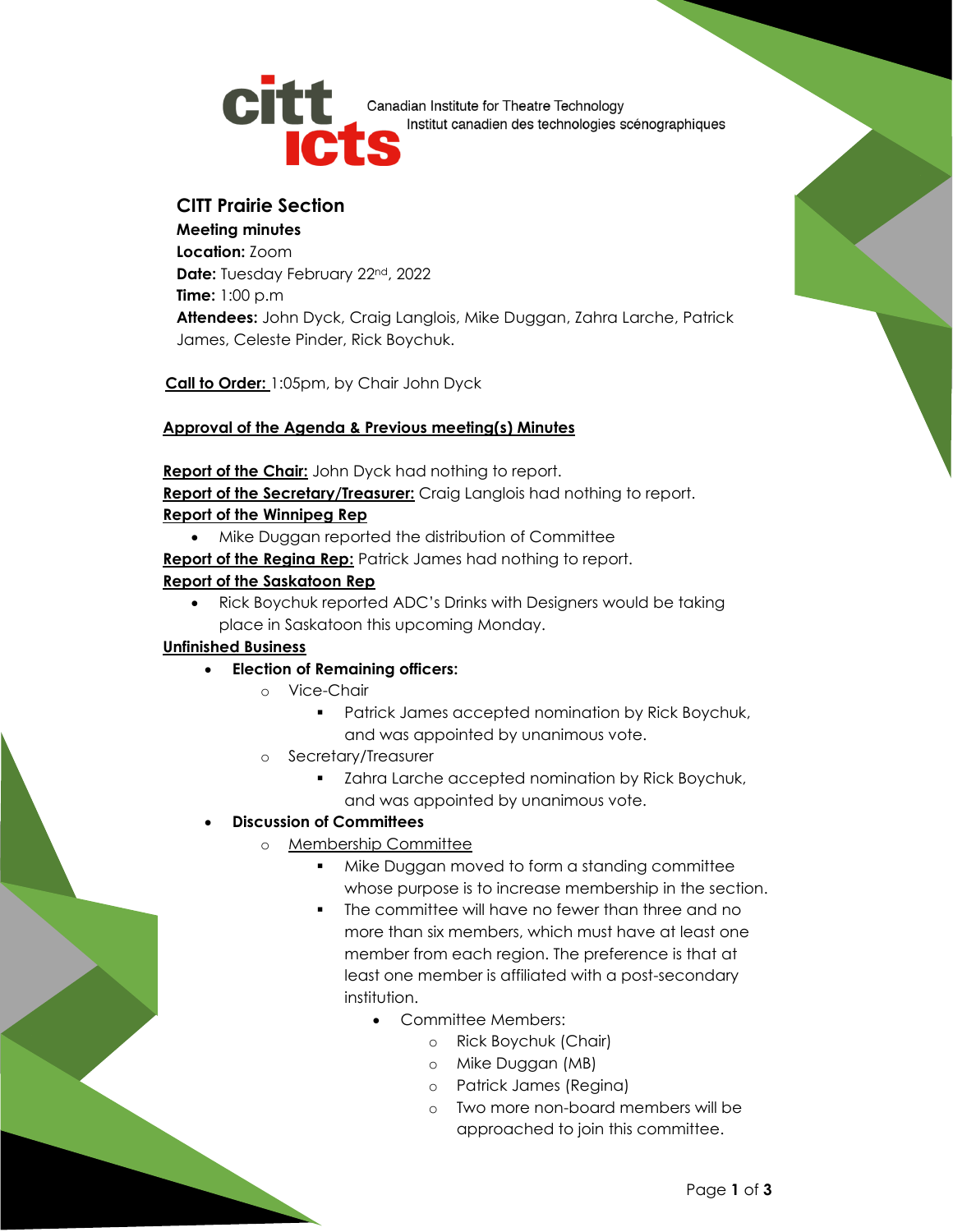- The committee will endeavour to encourage diversity in our membership, including professional discipline, racial background, gender identity, age and members with disabilities.
- Additionally, the committee should work with postsecondary institutions to increase membership as much as possible among students and those starting their careers.
- o **John moved to Transfer the role of Secretary/Treasurer from Craig Langlois to Zahra Larche for the remainder of the meeting.**
- o Programming Committee
	- Mike Duggan moved to form a standing committee responsible for organizing activities for membership to participate in (this does not include Rendezvous or elections); with 3-4 members.
		- Committee Members:
			- o Mike Duggan (Chair)
			- o John Dyck (Saskatoon)
			- o Patrick James (Regina)
			- o One more non-board member will be approached for this committee.
	- The committee shall survey the membership's interest in various topics and activities (types of training or workshops etc.) and research the budget and best practices of other sections in these matters.
	- The committee shall propose a budget and followthrough with speakers and events in line with their findings.
- Ad-Hoc Saskatchewan Regional Assessment
	- John Dyck moved to form an ad-hoc committee of 2 or 3 members to map out Saskatchewan and confirm the dividing line of the two CITT Prairie Section designated regions (North and South/Saskatoon and Regina).
	- Committee Members:
		- Rick Boychuk (Chair)
		- Patrick James (Regina)
		- John Dyck (Saskatoon)
- Social Media Committee:
	- Mike Duggan moved to form a standing committee of 2 or 3 members to assess our current social media presence, and report to the board about which platforms the section should participate on.
	- The committee should have access to these accounts, and should generally:
		- Send out notices of section activity, job listings etc.;
		- Provide a digital platform for members to communicate.
		- Help other committees and the board to carry out their mandates.